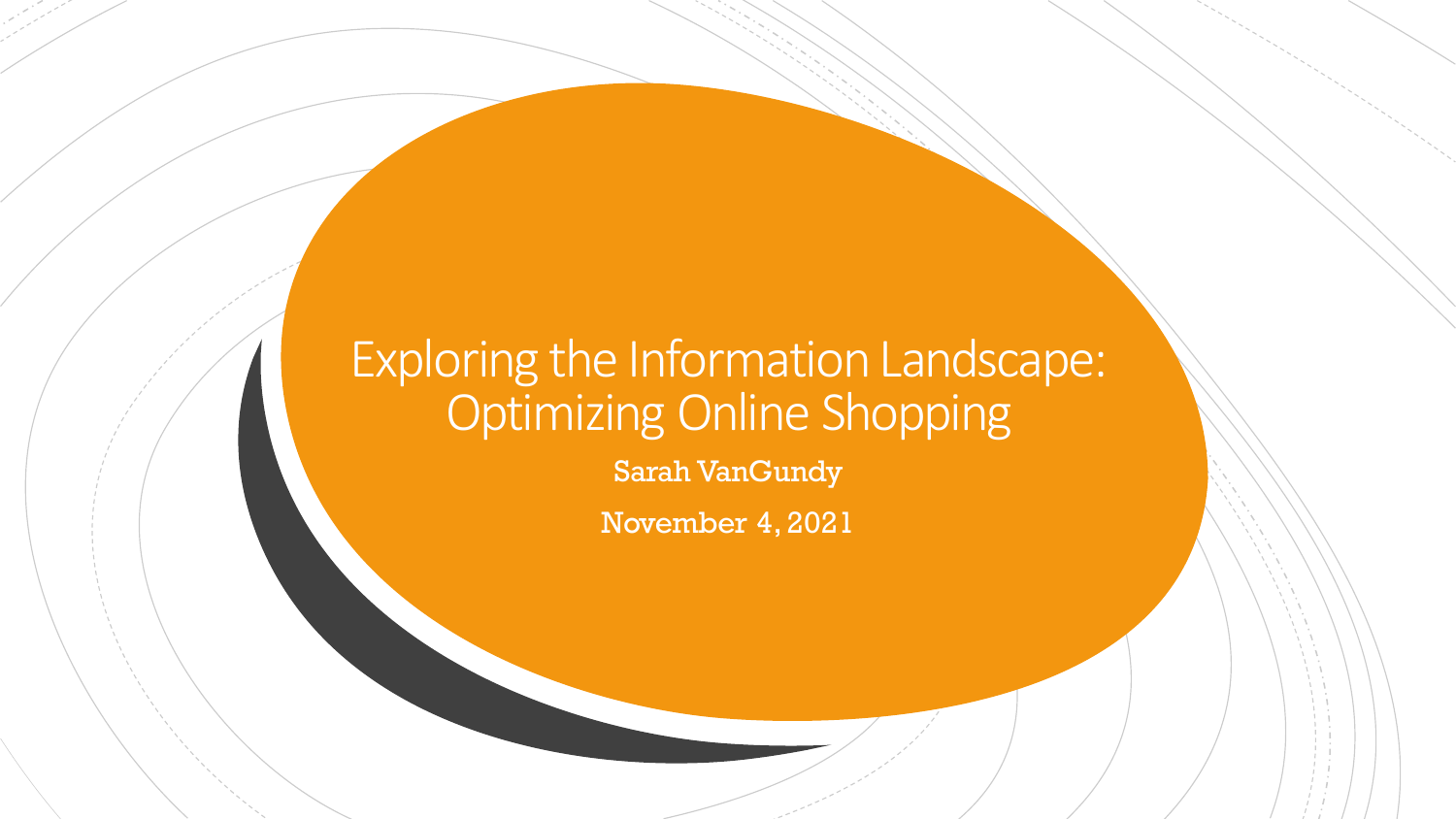#### **Introduction**

Research is research, whether we are **shopping for a dog costume**, or finding sources for a paper in a scholarly database.

Using information literacy skills, tools & techniques can help us save money, avoid scams, and get what we want when we shop online.

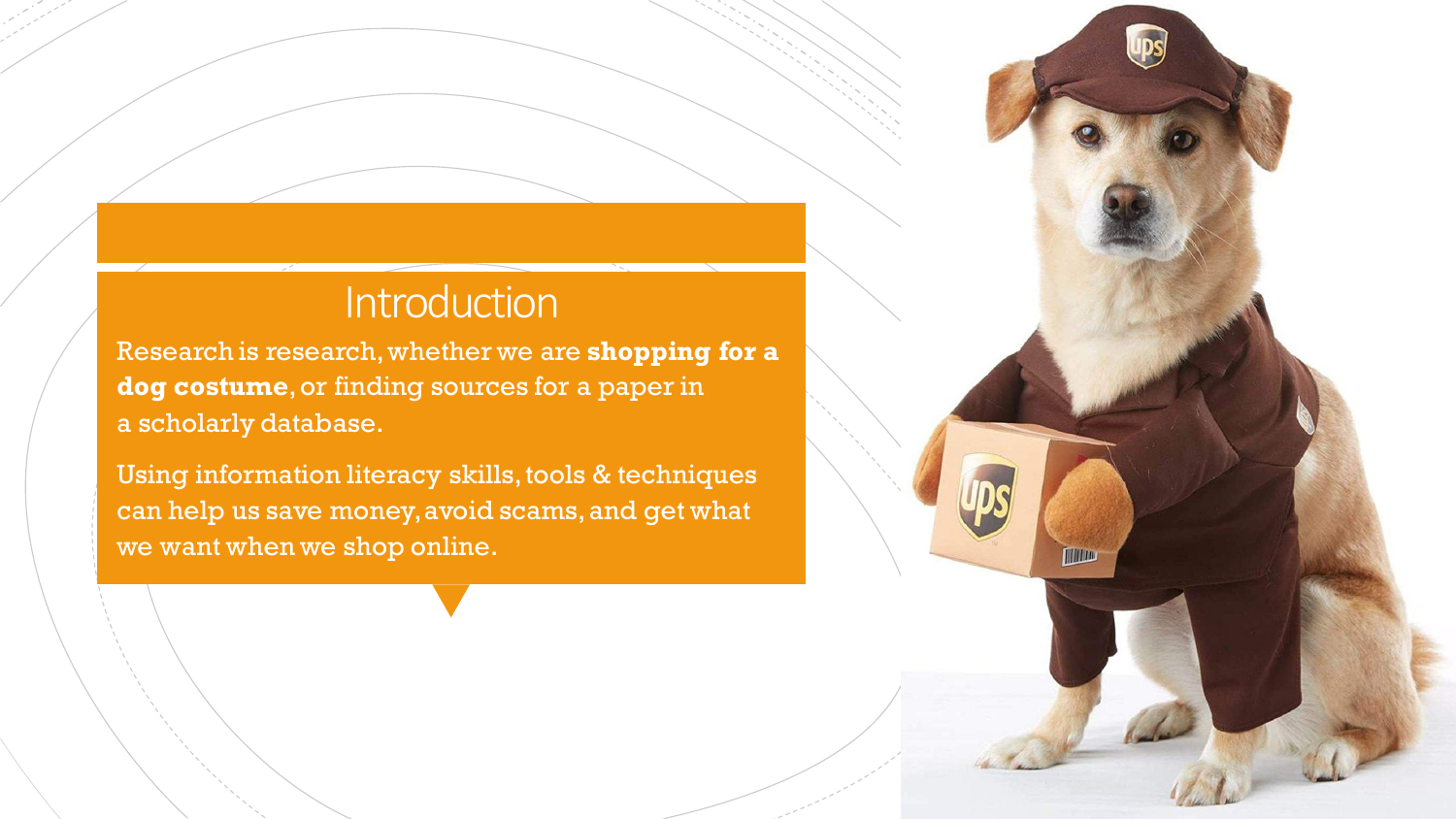





# Why do we shop?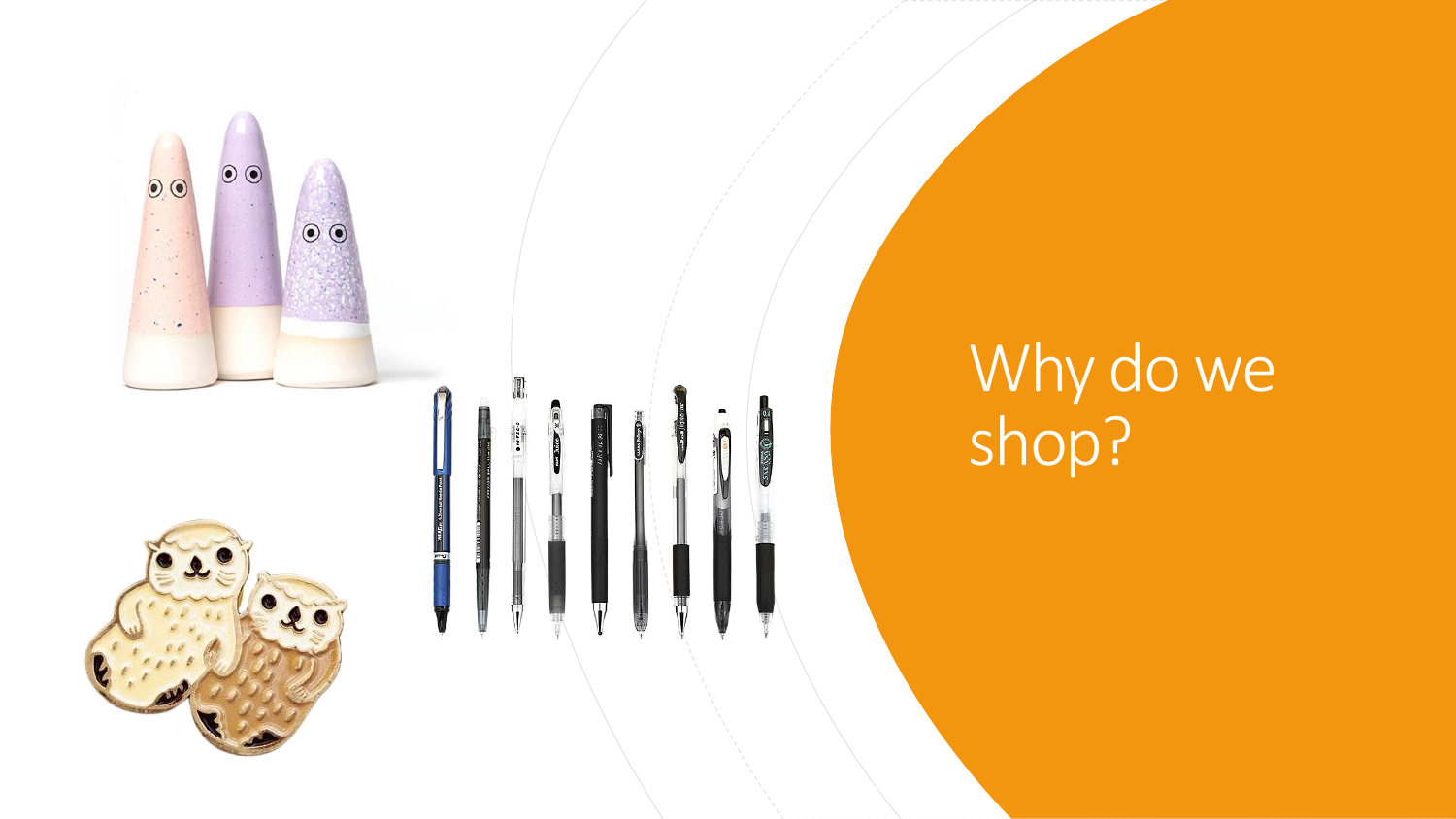- **Exponsored & embedded content**
- **·** influencer marketing
- **E** [social commerce](https://www.vox.com/the-goods/22346750/online-shopping-social-commerce-platforms)
- <u>["best" lists](https://www.lifehack.org/articles/money/30-awesome-online-shopping-sites-wish-known-earlier.html)</u>
- & plain old advertising...
- **<u>■ [targeted marketing](https://edu.gcfglobal.org/en/thenow/what-is-targeted-advertising/1/)</u>**

...can make us discover "needs" we didn't know we had.

### [#tiktokmademebuyit](https://www.tiktok.com/tag/tiktokmademebuyit)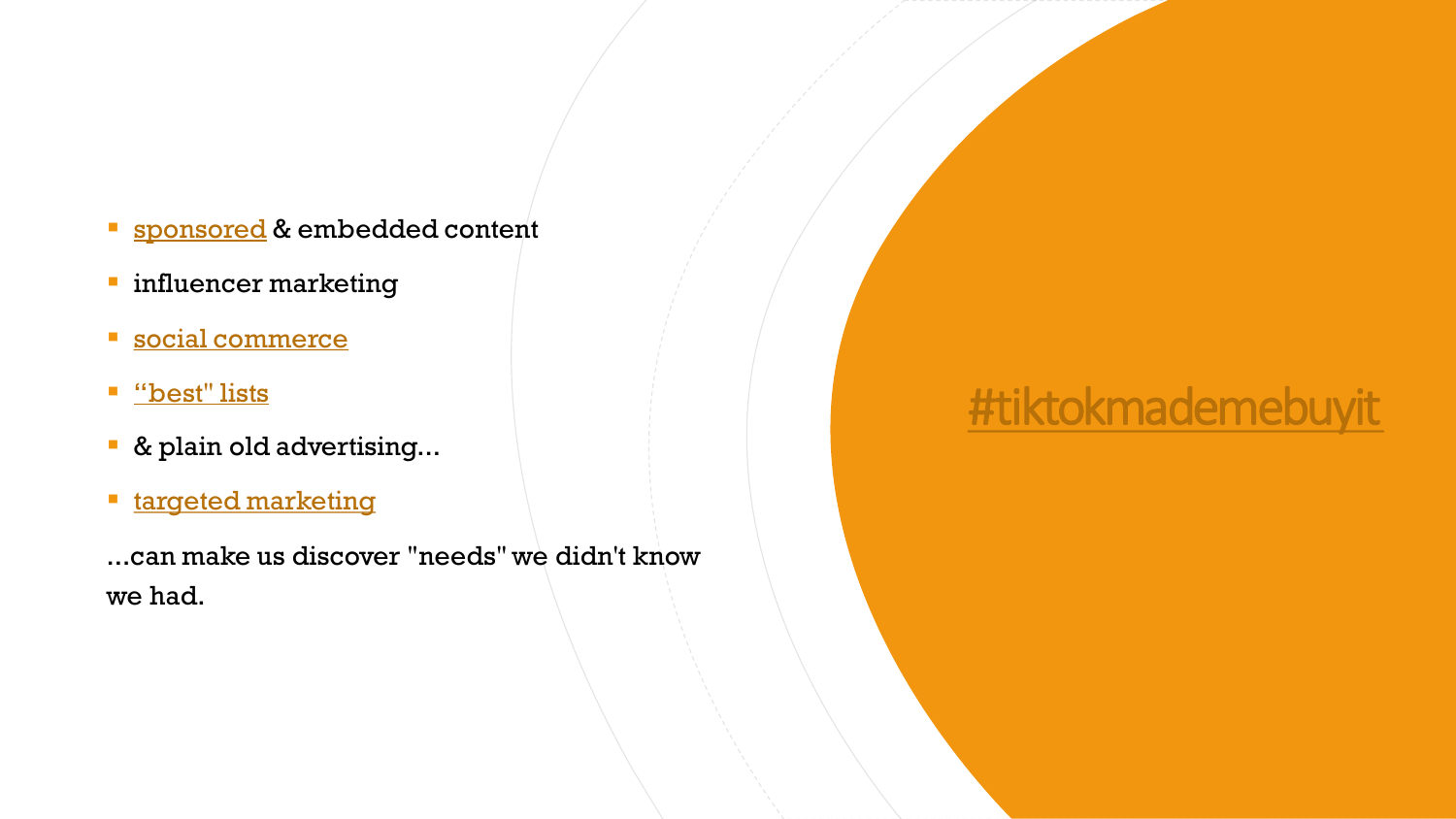### Okay. I still want it.

#### Stop

- Stop before you click.
	- Identify emotional or physical responses
	- What story are you creating?

#### **Wait**

- Put it in your cart & wait.
- Maybe you'll get a coupon, or maybe you'll realize you don't want it after all.

#### Set a timer.

- Set a timer to jolt yourself out of any rabbitholes.
	- I have never done this, but it sure seems like a good idea.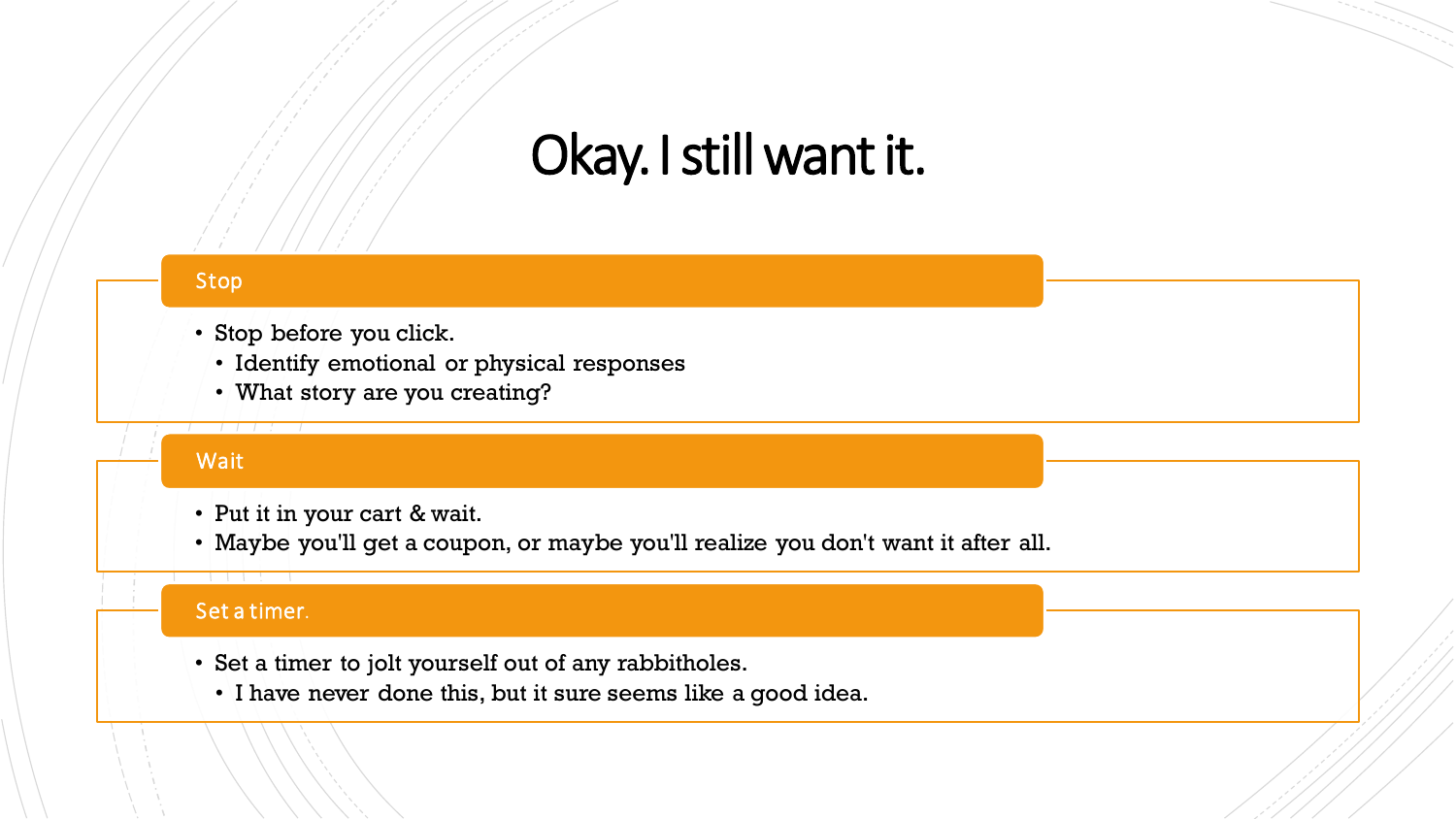### No matter how our "need" is created...



["The cookies of the internet](https://www.flickr.com/photos/45940879@N04/5277334834)["](https://creativecommons.org/licenses/by-nc-sa/2.0/?ref=ccsearch&atype=rich) by [Kalexanderson](https://www.flickr.com/photos/45940879@N04) is licensed under CC BY-NC-SA 2.0

**• Once we do that first search, the** ads start finding us...and following us.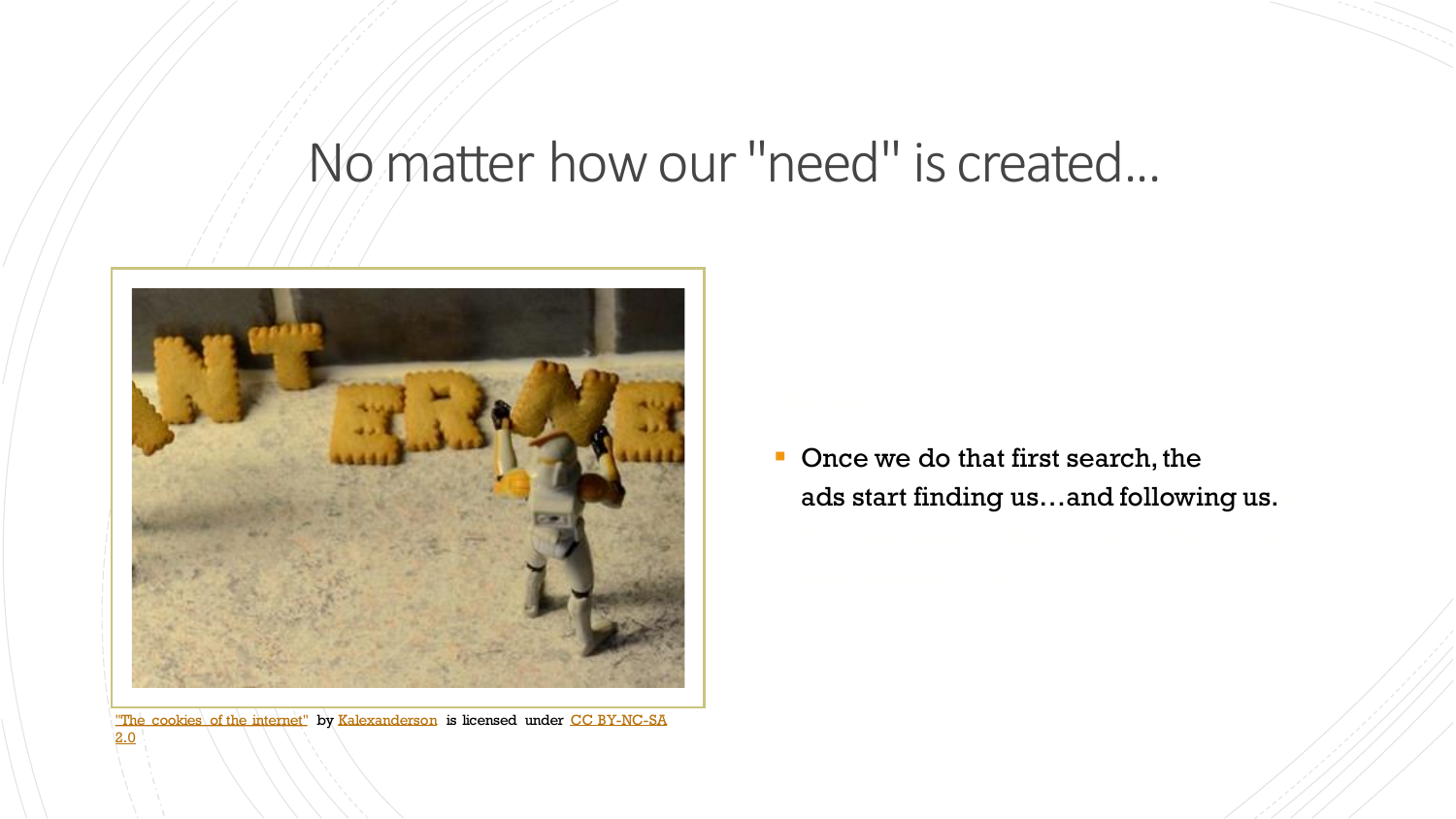#### Is that ad following me? (The answer is yes.)



Vox."How ads follow you around the internet." *YouTube,* uploaded by Sarah VanGundy, 22 Oct. 2021, https://youtu.be/HFyaW50GFOs.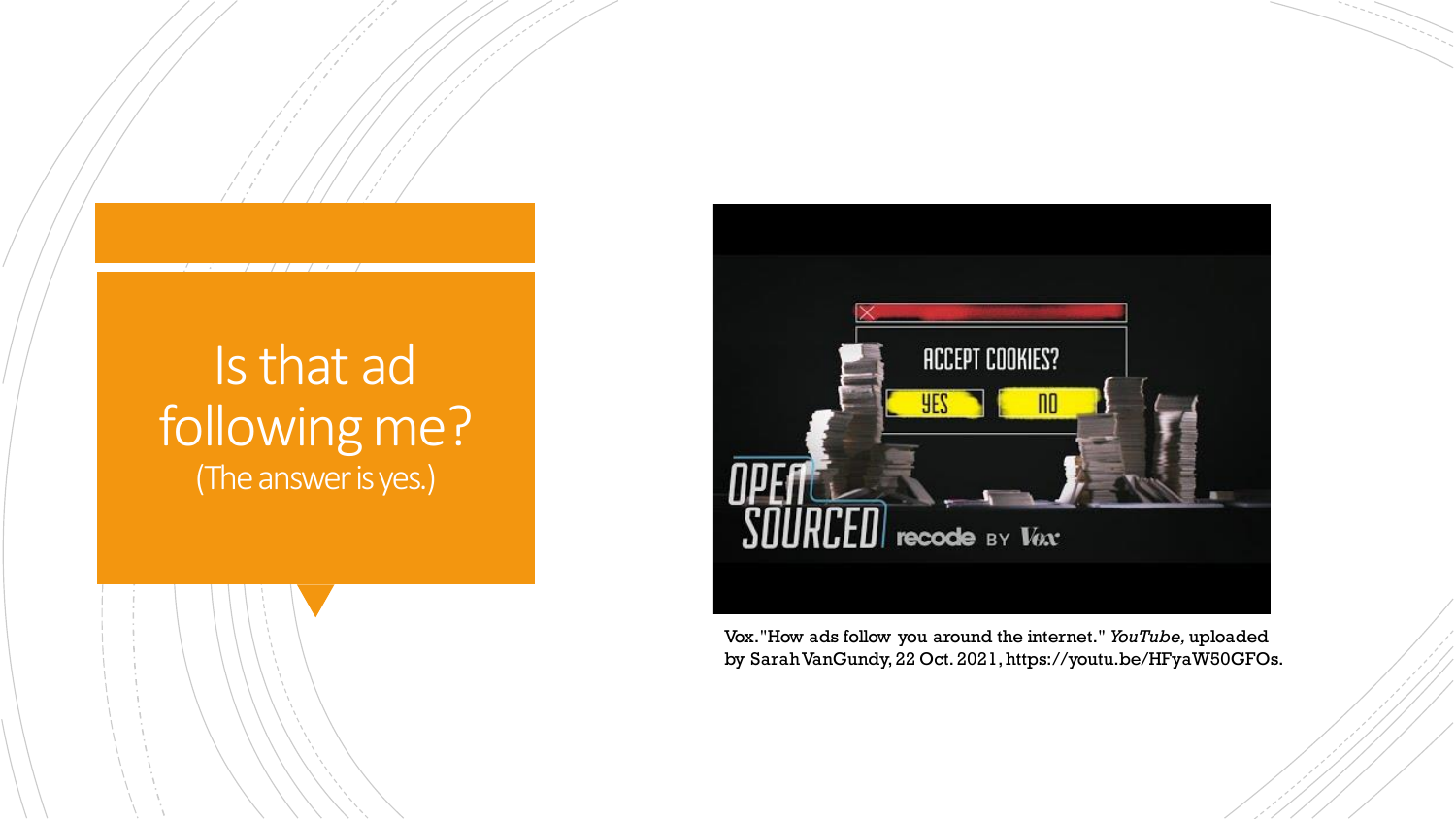### **Actually** Shopping

- Set a budget & define your criteria.
- **EXECK out consumer review sites (but take)** them with a grain of salt):
	- [Wirecutter](https://www.nytimes.com/wirecutter/)
	- **Example 2 [Consumer Reports](https://www.consumerreports.org/cro/index.htm)**
	- **Product specific sites for kitchen stuff,** tech, makeup, games, etc.
- **Try price comparison tools like Google** Shopping (salt salt salt)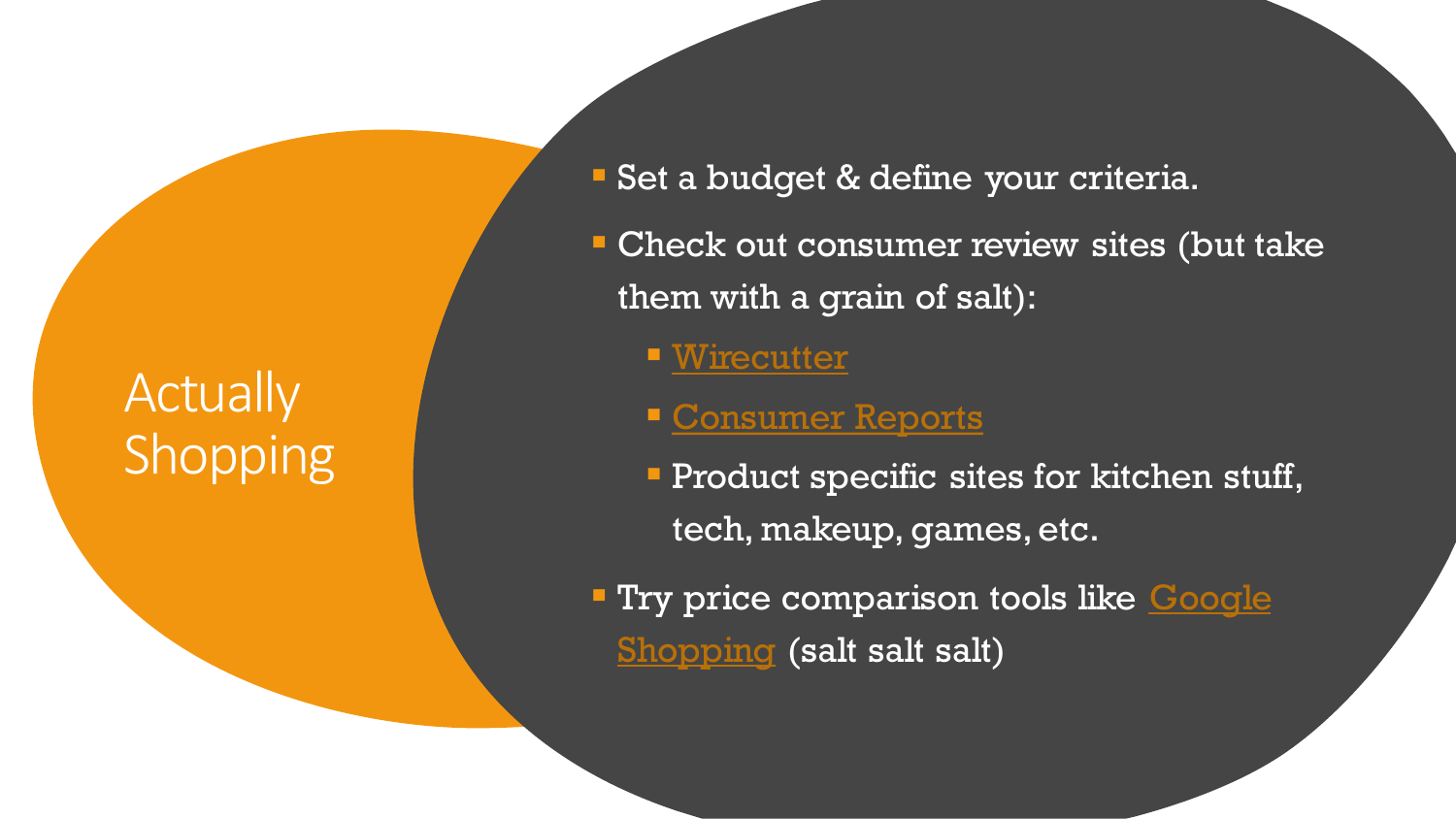## Reviews & You

#### Companies

- Check the fine print
	- Shipping, returns, security, etc.
- Lateral reading techniques work here!
	- Wikipedia, "company name + legit," [Better Business Bureau](https://www.bbb.org/ )

Products

• Detecting fake **[reviews](https://www.consumer.ftc.gov/articles/how-evaluate-online-reviews)** (more grains of salt)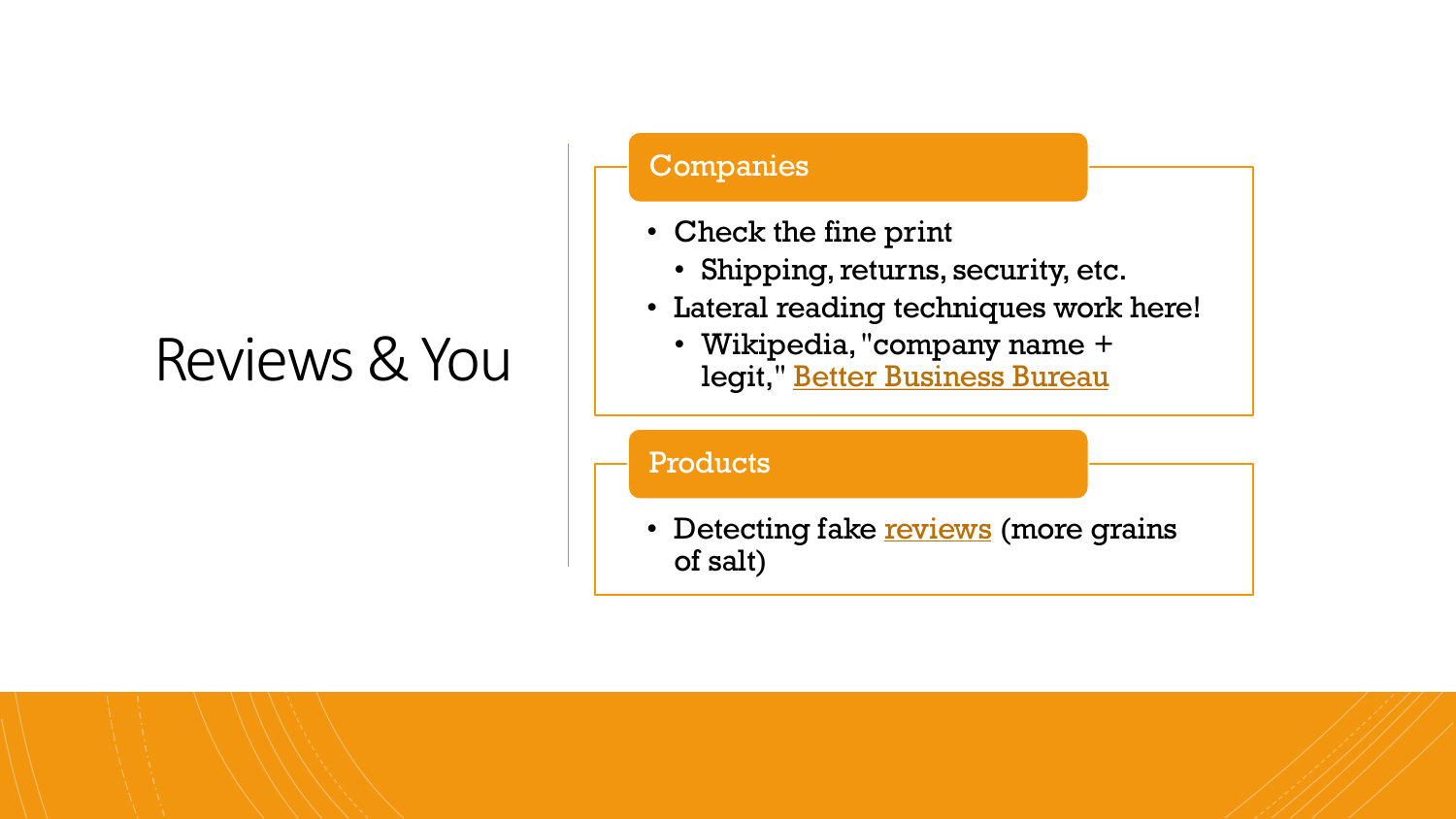## Sales, deals & discounts

- You need four pairs of mediumfancy socks. The original price is \$10/pair. Would you rather:
	- **Buy one, get one 50% off**
	- Get 33% off all socks
- Answer at **slido.com** with **#649529**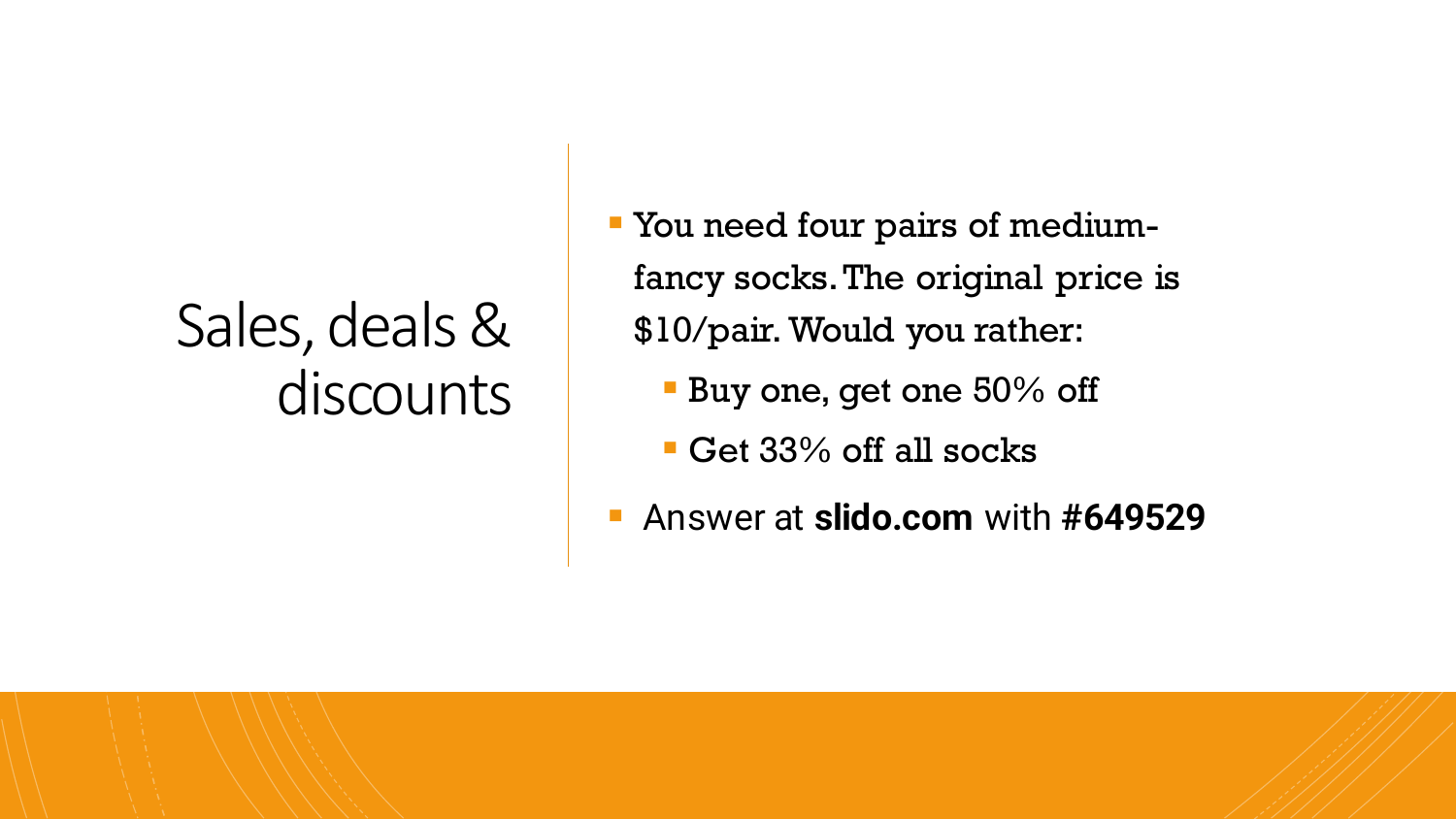# Fuzzy Math & The Rule of 100

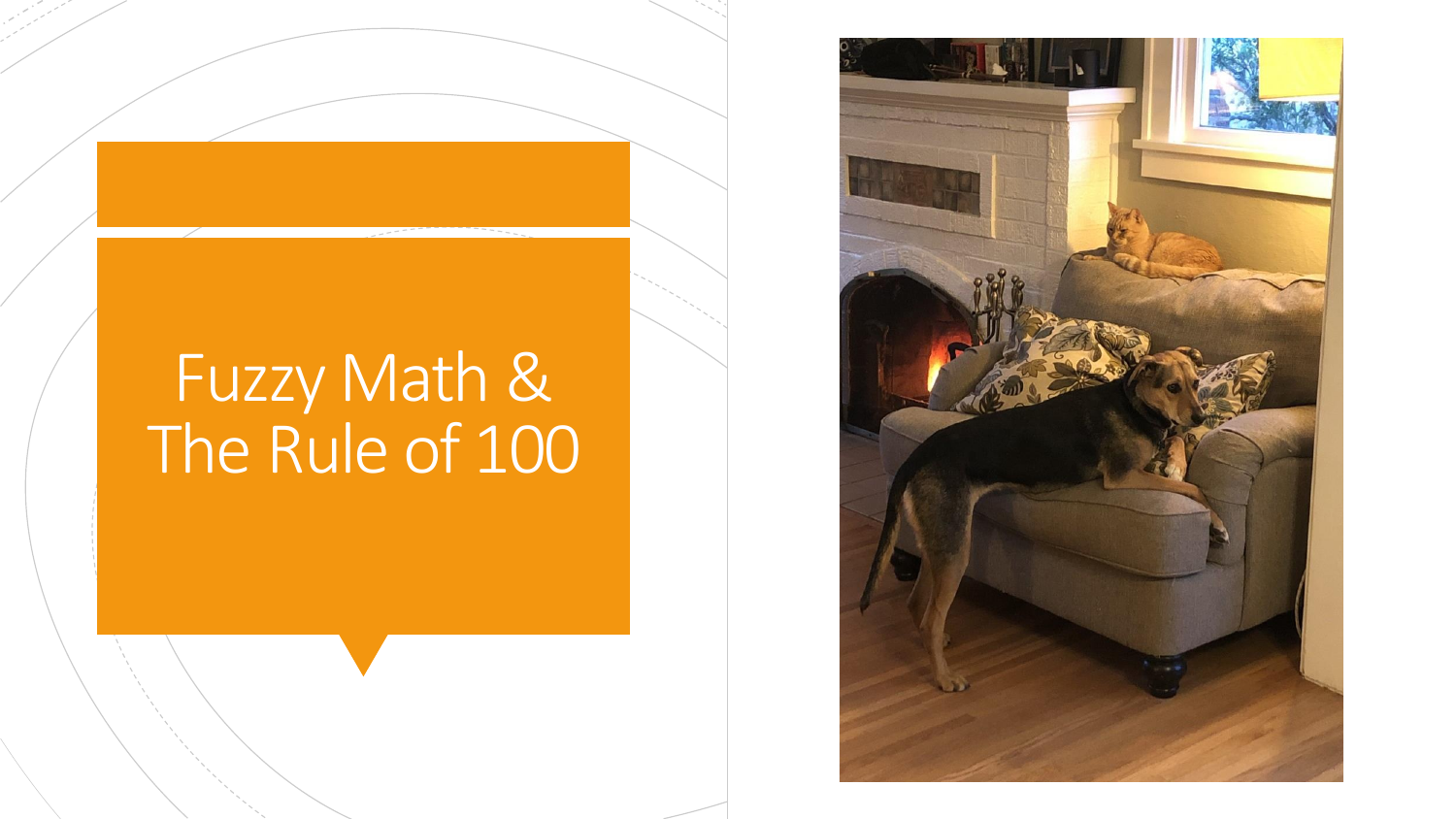#### Coco

27.8% American Pit Bull Terrier

16.0% Cane Corso

13.8% Rottweiler

10.6% German Shepherd Dog

8.6% Boerboel

8.5% Labrador Retriever

5.4% Doberman Pinscher

#### 9.3% Supermutt





Getting \$50 off seemed like a big discount. Would we have been as tempted by 25% off?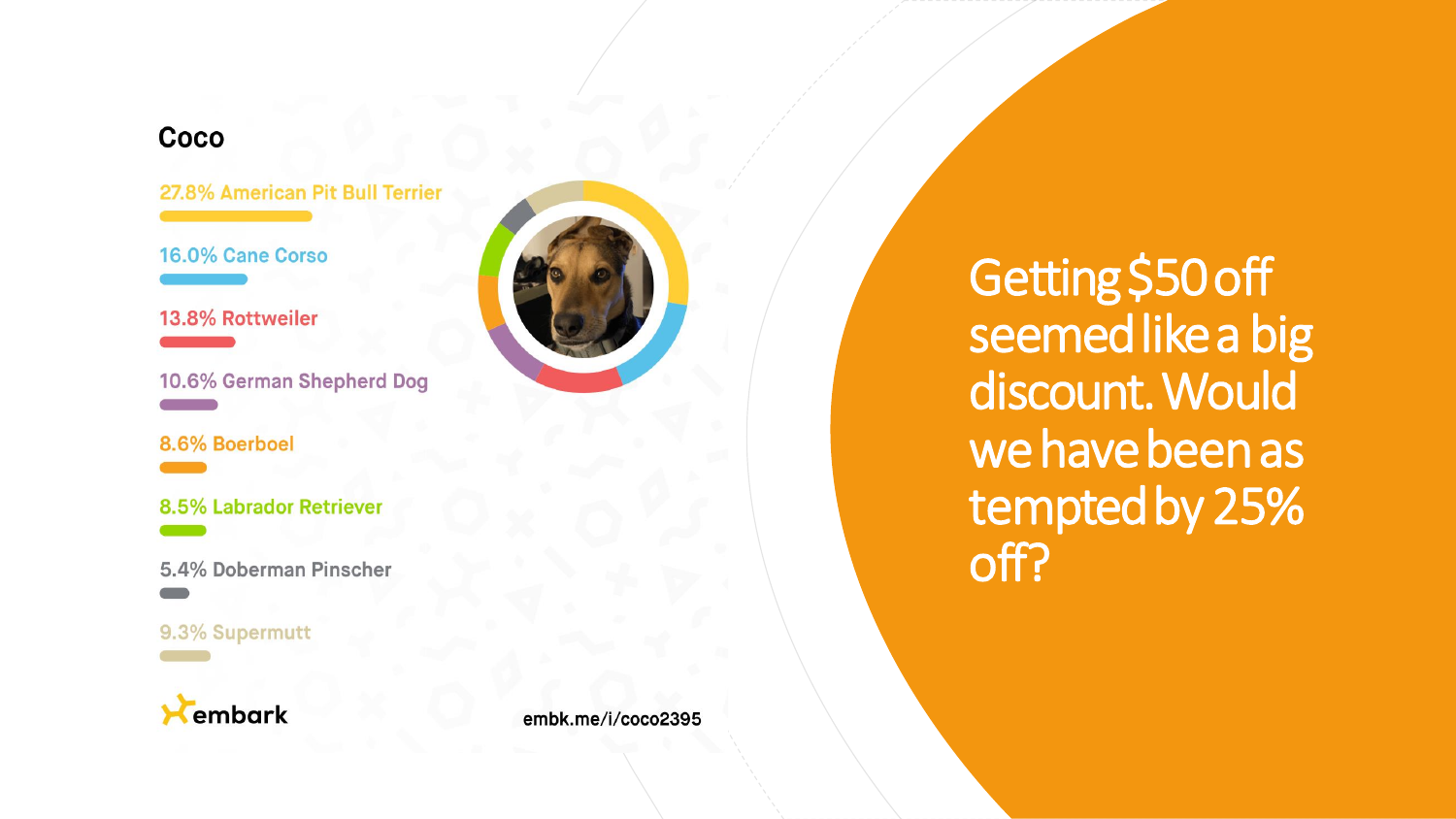

["1974 Bell Telephone System Advertisement Readers Digest October](https://www.flickr.com/photos/91591049@N00/13910538735)  1974" by [SenseiAlan](https://www.flickr.com/photos/91591049@N00) is licensed under [CC BY 2.0](https://creativecommons.org/licenses/by/2.0/?ref=ccsearch&atype=rich)

### **Activity**

- 1. Let's pretend to shop. What portable phone charger would you buy & why? Take a minute or 5 to look.
- 2. Paste a link to your new imaginary charger here: **www.slido.com with #531075**
- 3. We'll look at what everybody found & talk about why.